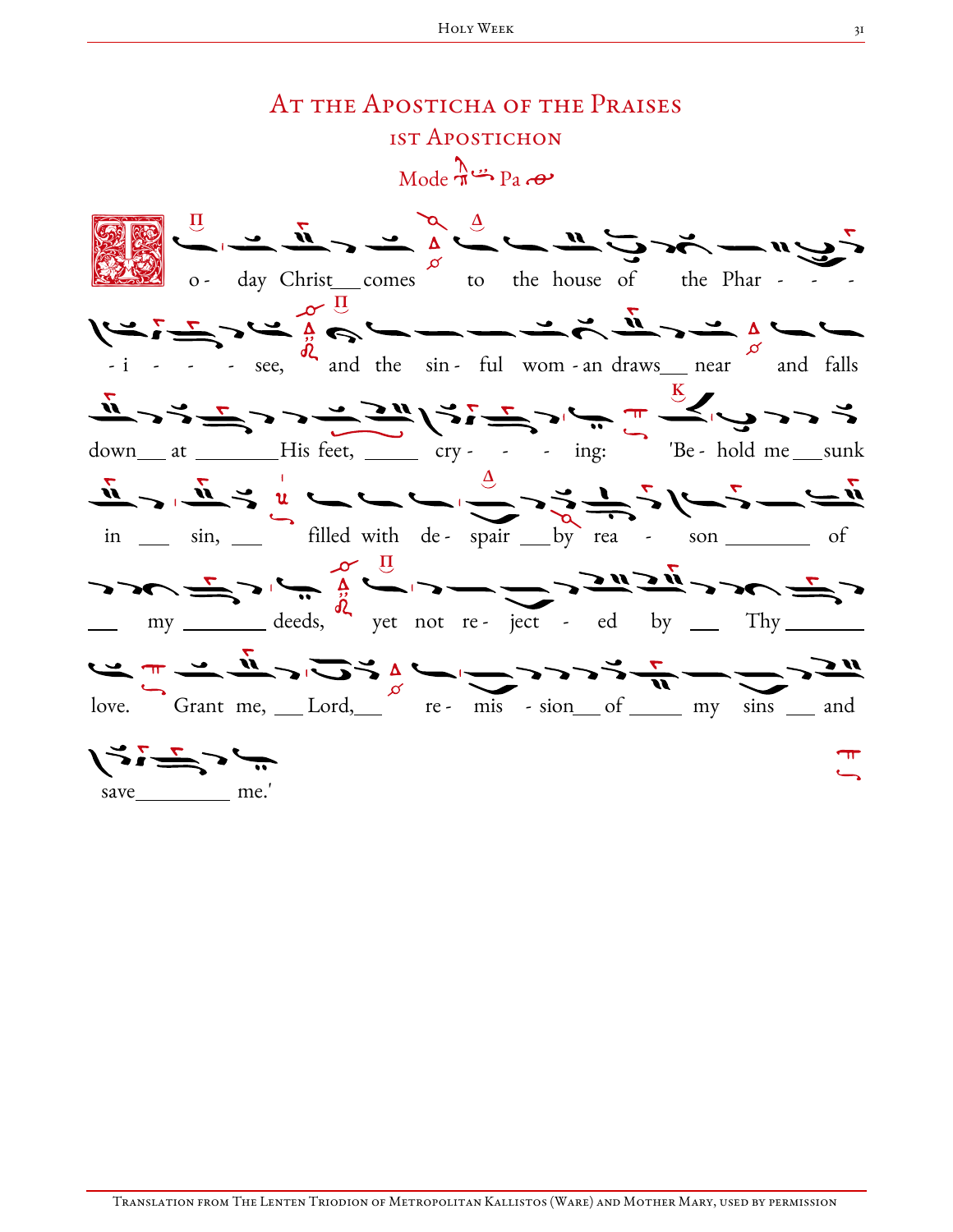## 2ND APOSTICHON  $Mode \rightarrow Pa$

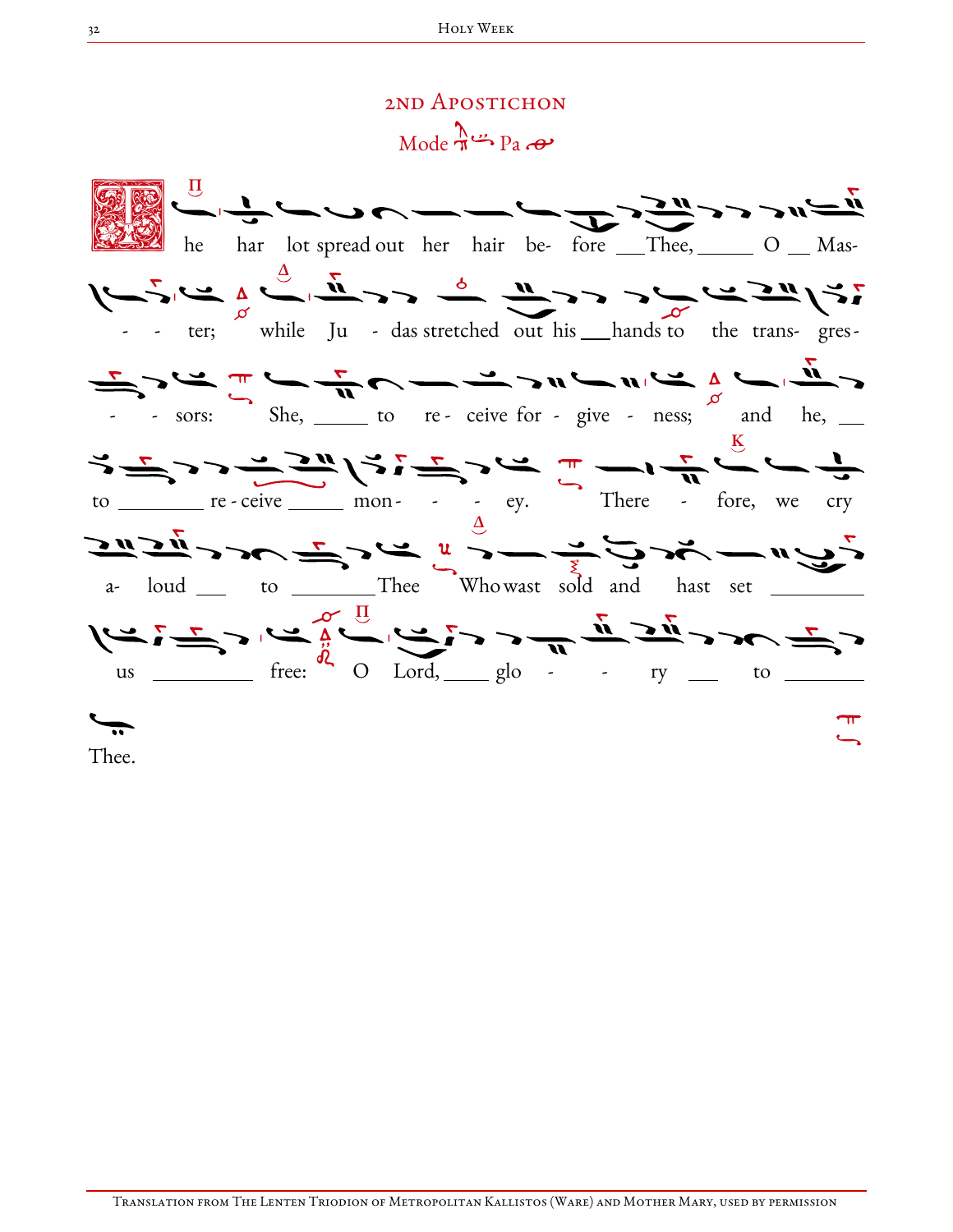## 3rd Apostichon  $Mode \rightarrow Pa$ E S Π vil - smell-ing and de - filed, he wom - an drew <u>ے لگے ، طریقے کے ترک کے ترک کے بات کے بعد کے ت</u> near to Thee, shed - ding tears up - - on Thy سے میں اس کے ساتھ ہے کہ میں تھے کہ اس سے میں اس سے میں ہیں ہے<br>سے میں اس کے ساتھ کے ساتھ کے میں اس کے باہر میں اس کے لیے کہ اس کے لیے کہ اس کے لیے کہ اس کے لیے کہ اس کے لیے feet, and pro-claim - - - ing  $\frac{m}{m}$  Thy Pas - - - sion. How can I gaze  $\_\$ up - on  $\_\_$ Thee,  $\_\_$ O  $\_\$ Mas- - - ter?  $\frac{1}{\alpha}$   $\sqrt{2}$   $\sqrt{3}$   $\sqrt{2}$   $\sqrt{3}$   $\sqrt{4}$   $\sqrt{5}$   $\sqrt{2}$   $\sqrt{5}$   $\sqrt{2}$   $\sqrt{5}$   $\sqrt{6}$   $\sqrt{1}$   $\sqrt{6}$   $\sqrt{1}$   $\sqrt{2}$   $\sqrt{1}$   $\sqrt{2}$   $\sqrt{1}$   $\sqrt{2}$   $\sqrt{1}$   $\sqrt{2}$   $\sqrt{1}$   $\sqrt{2}$   $\sqrt{1}$   $\sqrt{2}$   $\sqrt{1}$   $\$ Δ dead: raise <u>each me from the depths,</u> as Thou\_\_\_hast raised\_\_\_ Laz -Δ Π  $- a - rus$  on the fourth\_\_ day from \_\_ the \_\_\_\_\_\_ tomb.  $Ac$  cept Π me in my wretch - - - ed - - - ness,  $Lord, \underline{\hspace{1cm}}$  and ディデュー save me.